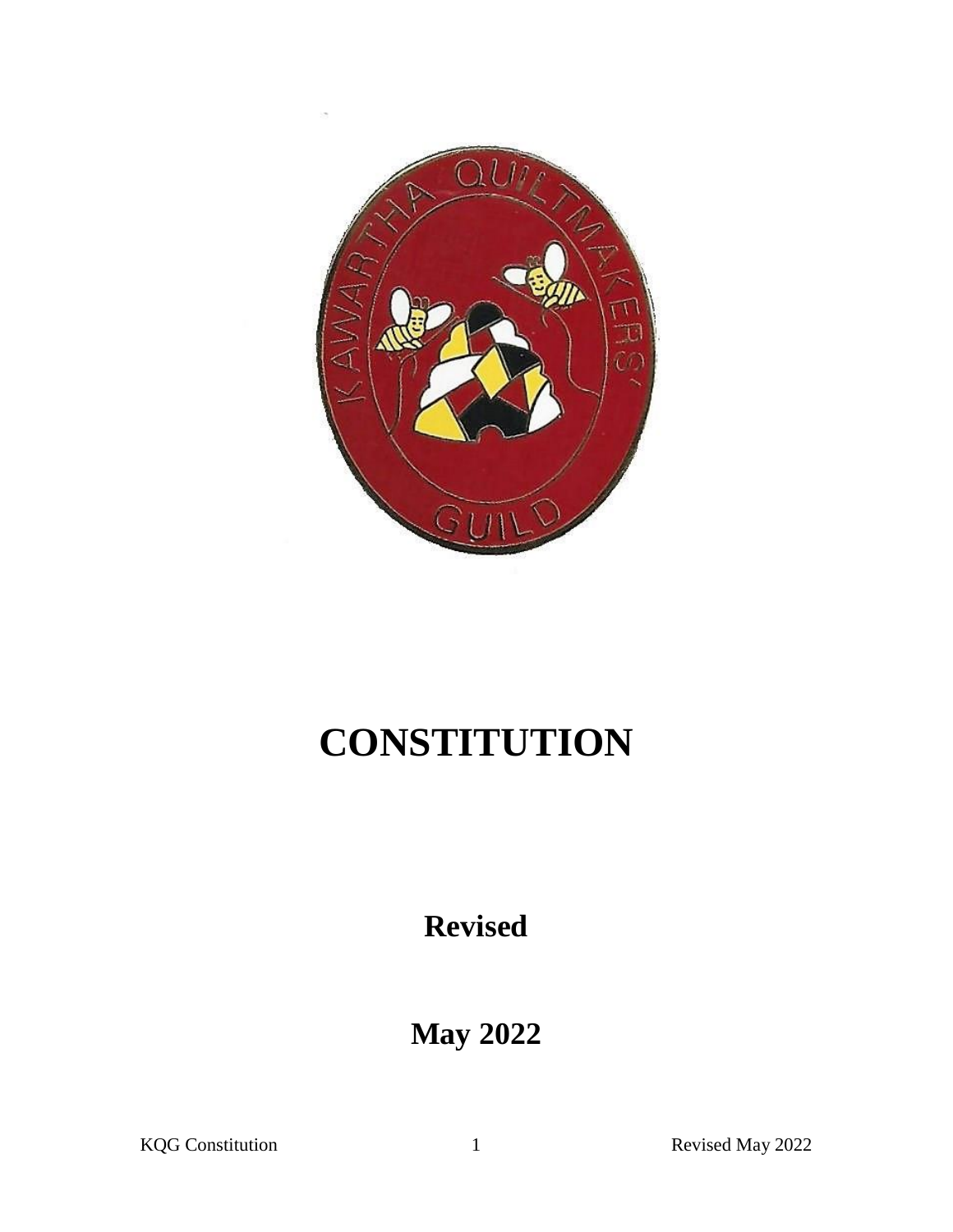# **TABLE OF CONTENTS**

| <b>CONSTITUTION</b> |                 |
|---------------------|-----------------|
| <b>BY-LAWS</b>      |                 |
|                     | $5\overline{)}$ |
|                     | 5               |
|                     | 6               |
|                     | 6               |
|                     | 6               |
|                     | $\overline{7}$  |
|                     |                 |
|                     |                 |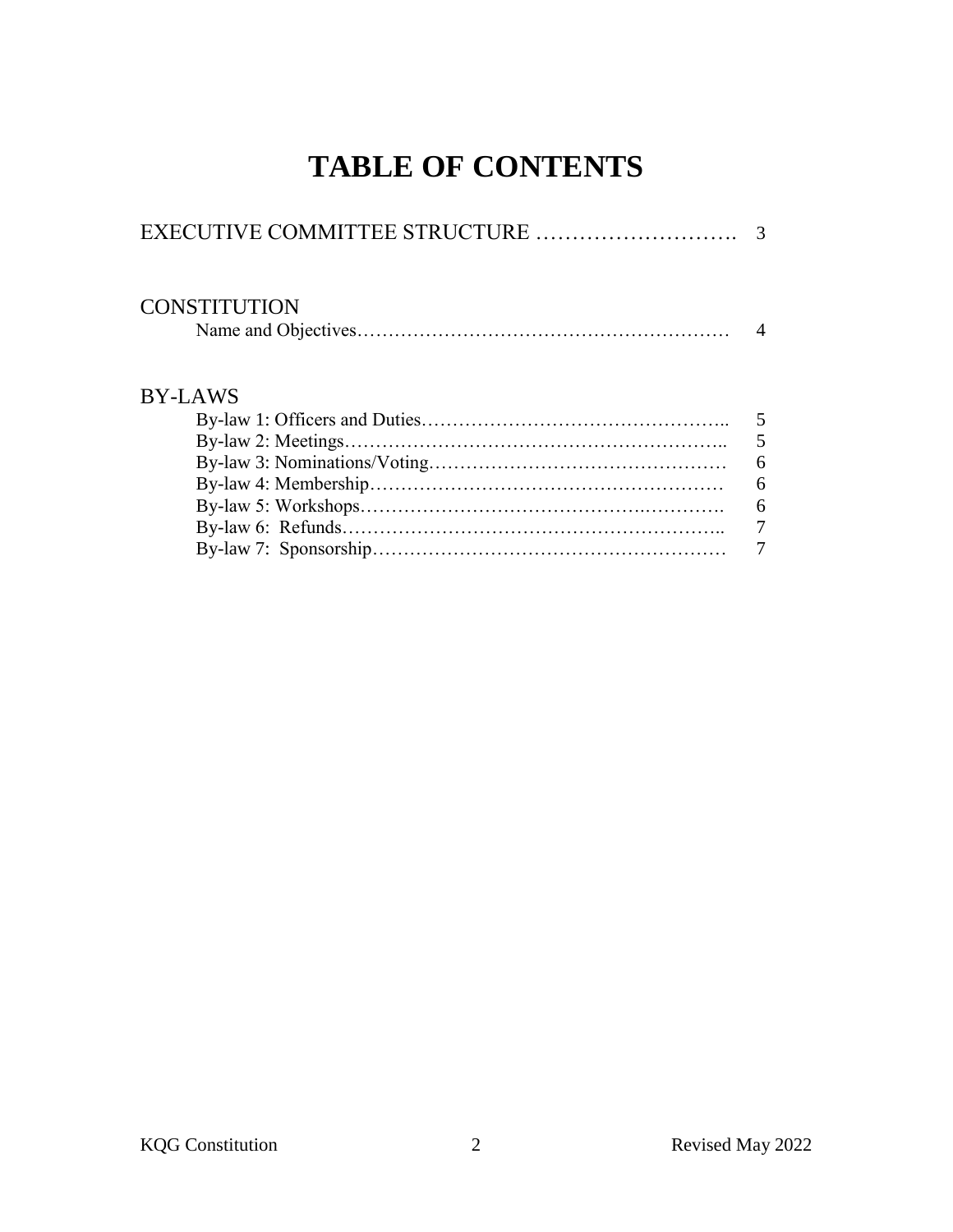# **EXECUTIVE COMMITTEE STRUCTURE**

The Executive Committee is composed of all elected officers plus chairpersons of all standing committees. The immediate Past President, Honorary President and a Founding Member serve in an ex officio capacity.

> President Vice-President Past President Honorary President Founding Member Secretary Treasurer

Standing Committee Chairpersons

The specific duties of the Executive Committee are established by the Executive Committee and are detailed in a separate document.

# **AD HOC COMMITTEES**

An ad hoc committee is a committee formed with the purpose of addressing a specific issue or issues or to achieve a specific goal, which then is disbanded once its function is achieved; for example: Quilt Show Committee, Constitution Review Committee, etc. The ad hoc committee chairperson reports to the Executive Committee.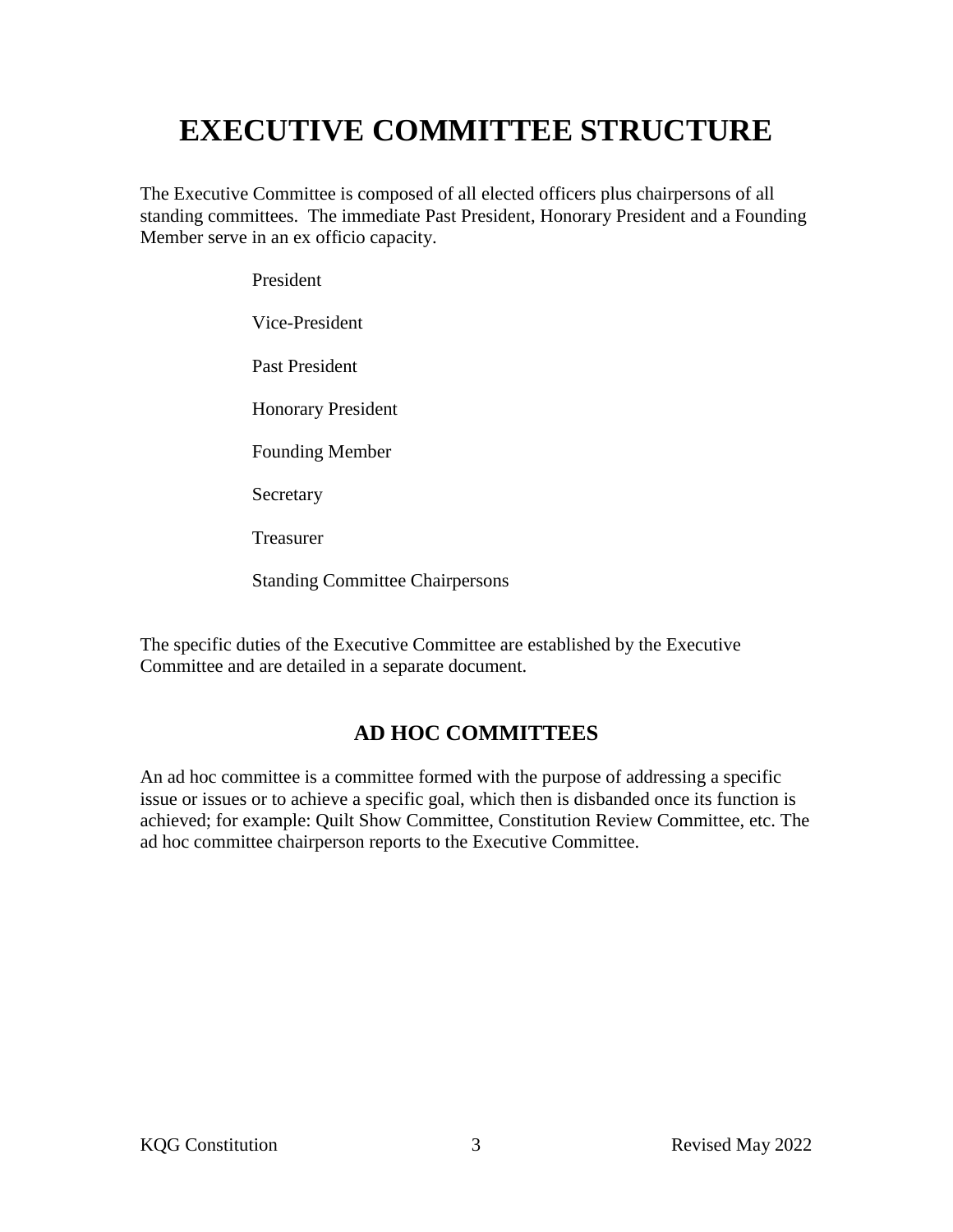# **CONSTITUTION**

#### **Name and Objectives**

Article 1: This organization shall be known as the "Kawartha Quiltmakers' Guild" (KQG).

Article 2: The objectives of the KQG are to provide a forum for quilters to meet and exchange ideas and to enrich our quilting experiences through speakers, demonstrations and workshops.

- Article 3: The constitution and by-laws may be amended provided that the following conditions are met:
	- a) notice, in writing, is given to the secretary of the proposed change(s) at least one month prior to the Annual General Meeting.
	- b) notice of change(s) may be given by an individual member or by the Executive Committee at an Executive Meeting.
	- c) the amendments must have a 2/3 majority of the members present at the meeting to carry.

Article 4: The guild shall consist of:

- a) Executive Committee.
- b) members in good standing.

# **BY-LAWS**

#### **By-Law 1: Officers and Duties**

- a) the Executive Committee shall consist of the President, Vice-President, Secretary, Treasurer, Past President, Honorary President, a Founding Member and Standing Committee chair-persons.
- b) in matters which require a vote, only one vote per Committee present.
- c) the Executive Committee shall be responsible for the business and administration of the guild.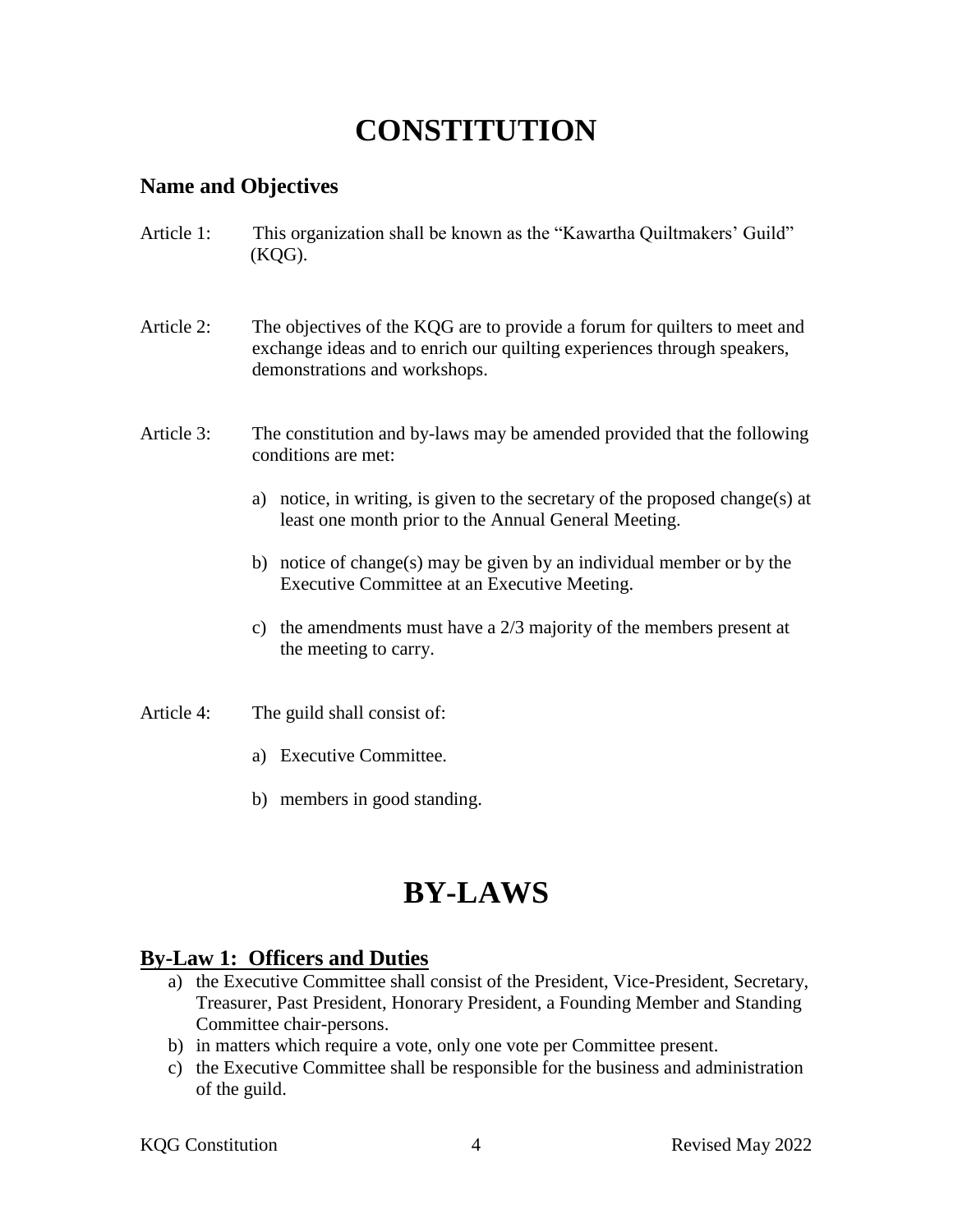- d) a quorum for the purpose of passing motions concerning the business and administration of the guild shall be comprised of eight voting members.
- e) the signing officers for the guild shall be (any two of the following) Treasurer, President or Vice-President.
- f) the Vice-President may move to the position of President if they so choose.
- g) in the event that a duly elected officer cannot complete the term of office, the Executive Committee shall appoint a member in good standing to carry out the term.
- h) the President, Vice-President, Secretary and Treasurer shall be for a minimum two year consecutive term, with an option to renew for an additional two year consecutive term for a maximum of four consecutive years. Standing Committee Chairs, in good standing, may remain in the positions for longer than four (4) years.
- i) the retiring officer shall remain in office until the adjournment of the meeting at which the notice has been given.
- j) no member may hold more than one position on the Executive Committee at any given time.
- k) the new Executive shall assume office after the June meeting.
- l) the financial year-end shall be June  $30<sup>th</sup>$ .

# **By-Law 2: Meetings**

- a) the meetings of the guild shall be held on the first Wednesday of each month (excluding July and August) from 9:30 am to noon.
- b) all meetings of the Executive Committee shall be at the call of the President with a minimum of three per year.
- c) an annual general meeting will be held at the May meeting.

# **By-Law 3: Nominations/Voting**

- a) nominations shall be held as needed.
- b) the nominating committee shall present their list of nominations at the annual general meeting in May.
- c) each guild member shall have the privilege of nominating a guild member (who has consented) for each elected office, except that of President if filled by the Vice-President.

#### **Voting**

- a) all members, in good standing, are eligible to vote.
- b) there shall be no votes by proxy.
- c) the president may vote to break a tie.
- d) elections will be voted on by secret ballot if there is more than one candidate per office.

### **By-Law 4: Membership**

a) each member must complete a registration form and pay annual fees by September, in return they will receive a membership card and a monthly newsletter.